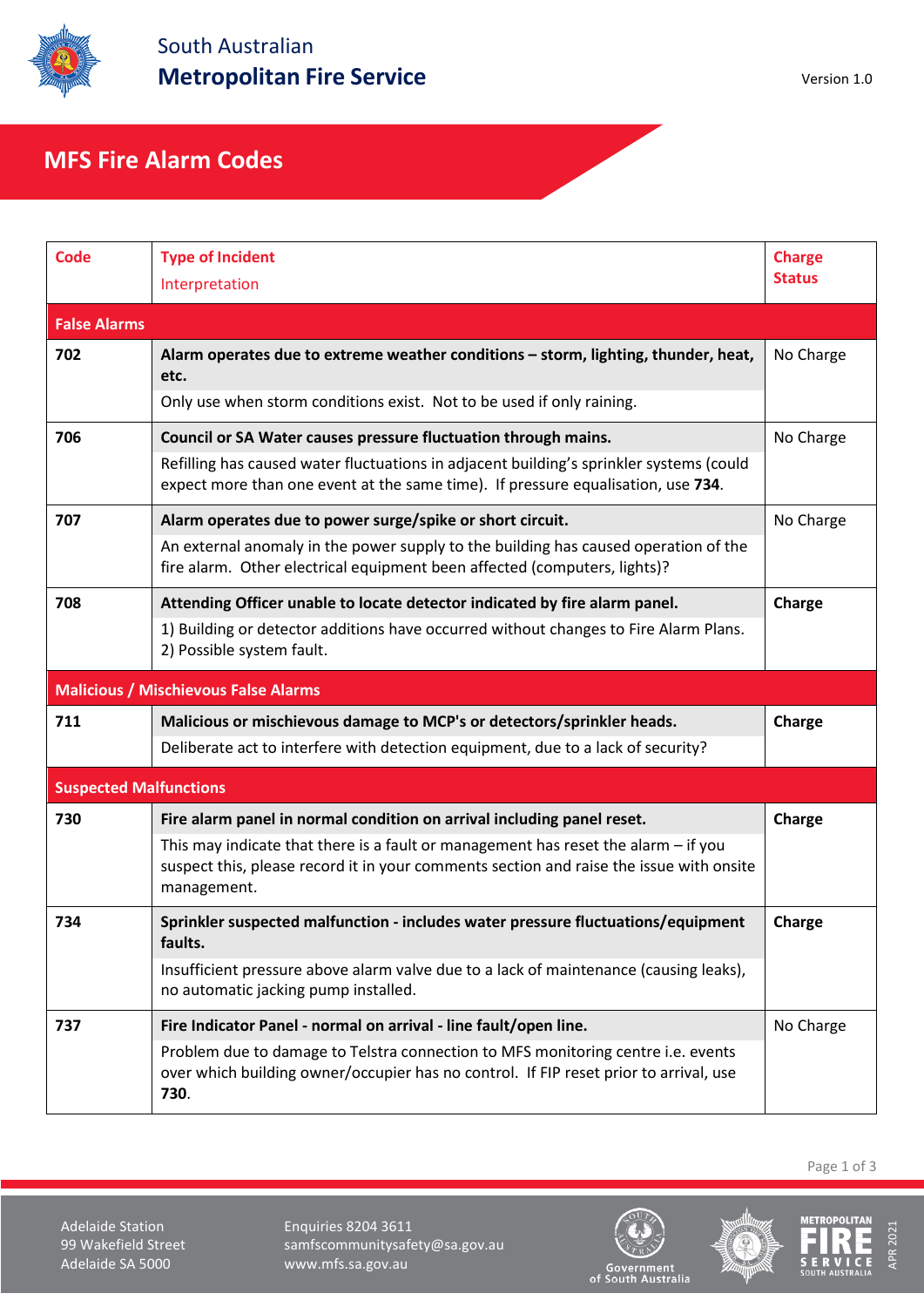## **MFS Fire Alarm Codes**

| <b>Code</b>                                                  | <b>Type of Incident</b><br>Interpretation                                                                                                                                                                                 | <b>Charge</b><br><b>Status</b>             |  |  |
|--------------------------------------------------------------|---------------------------------------------------------------------------------------------------------------------------------------------------------------------------------------------------------------------------|--------------------------------------------|--|--|
| 738                                                          | Fire Indicator Panel malfunction- fault in panel, inadequate maintenance, low<br>battery.<br>This equipment is the property of the building owner/occupier, who is responsible<br>for maintenance (AS 1851).              | Charge                                     |  |  |
| 739                                                          | Alarm System suspected malfunction.<br>This equipment is the property of the building owner/ occupier, who is responsible<br>for maintenance (AS 1851).                                                                   | Charge                                     |  |  |
| 747                                                          | Detector suspected malfunction.<br>This equipment is the property of the building owner/occupier, who is responsible<br>for maintenance (AS 1851).                                                                        | Charge                                     |  |  |
|                                                              | <b>Simulated Conditions with No Fire</b>                                                                                                                                                                                  |                                            |  |  |
| 751                                                          | Smoke detector operated - no fire - external smoke e.g. bushfires, rubber burnouts<br>etc.                                                                                                                                | No Charge                                  |  |  |
|                                                              | External smoke causing the operation of alarm, beyond control of the building<br>owner/occupier (BBQs, fire next door, lawn mower, roadworks).                                                                            |                                            |  |  |
| 752                                                          | Heat detector operated - no fire - heat from other location.                                                                                                                                                              | Charge                                     |  |  |
|                                                              | Heat causing activation from non-fire source (oven, autoclave, radiator, motor<br>vehicle). Suggests poor location of detector/s.                                                                                         |                                            |  |  |
| 756                                                          | Cooking fumes - toast, foodstuffs etc.                                                                                                                                                                                    | <b>Charge if</b><br>attend<br>$>1/60$ days |  |  |
|                                                              | Unsuitable or non-maintained ventilation equipment, incorrect detector<br>type/location or cooking in an inappropriate area.                                                                                              |                                            |  |  |
| 758                                                          | Simulated conditions - incense, candles, sparklers, smoke machine etc.                                                                                                                                                    | <b>Charge if</b><br>attend<br>$>1/60$ days |  |  |
|                                                              | Avoidable operation of fire alarm system. Note: some premises have written<br>approval for circuit isolation prior to use of smoke machines in venues. Refer<br>Community Safety and Resilience Department.               |                                            |  |  |
| Unintentional Alarms - Not Involving a Suspected Malfunction |                                                                                                                                                                                                                           |                                            |  |  |
| 762                                                          | Accidental operation of alarm, includes where human activity has simulated a fire<br>situation.                                                                                                                           | <b>Charge if</b><br>attend<br>$>1/60$ days |  |  |
|                                                              | Detector operated inadvertently by human action e.g. MCP knocked, vehicle knocks<br>sprinkler head, diesel/petrol vehicles near doorways etc.                                                                             |                                            |  |  |
| 763                                                          | Failure to notify when testing or incorrect test by servicing company personnel.                                                                                                                                          | <b>ID Service Co</b><br>Charge             |  |  |
|                                                              | Alarms contractor has failed to place system into test to conduct repairs or<br>maintenance on system. Could also have touched terminals inside panel or isolated<br>incorrect area prior to work, creating MFS response. |                                            |  |  |

Version 1.0 Page 2 of 3

Adelaide Station **Enquiries 8204 3611**<br>199 Wakefield Street **National State Street** Samfscommunitysafe samfscommunitysafety@sa.gov.au Adelaide SA 5000 www.mfs.sa.gov.au







Ë

APR 2021

APR 2021